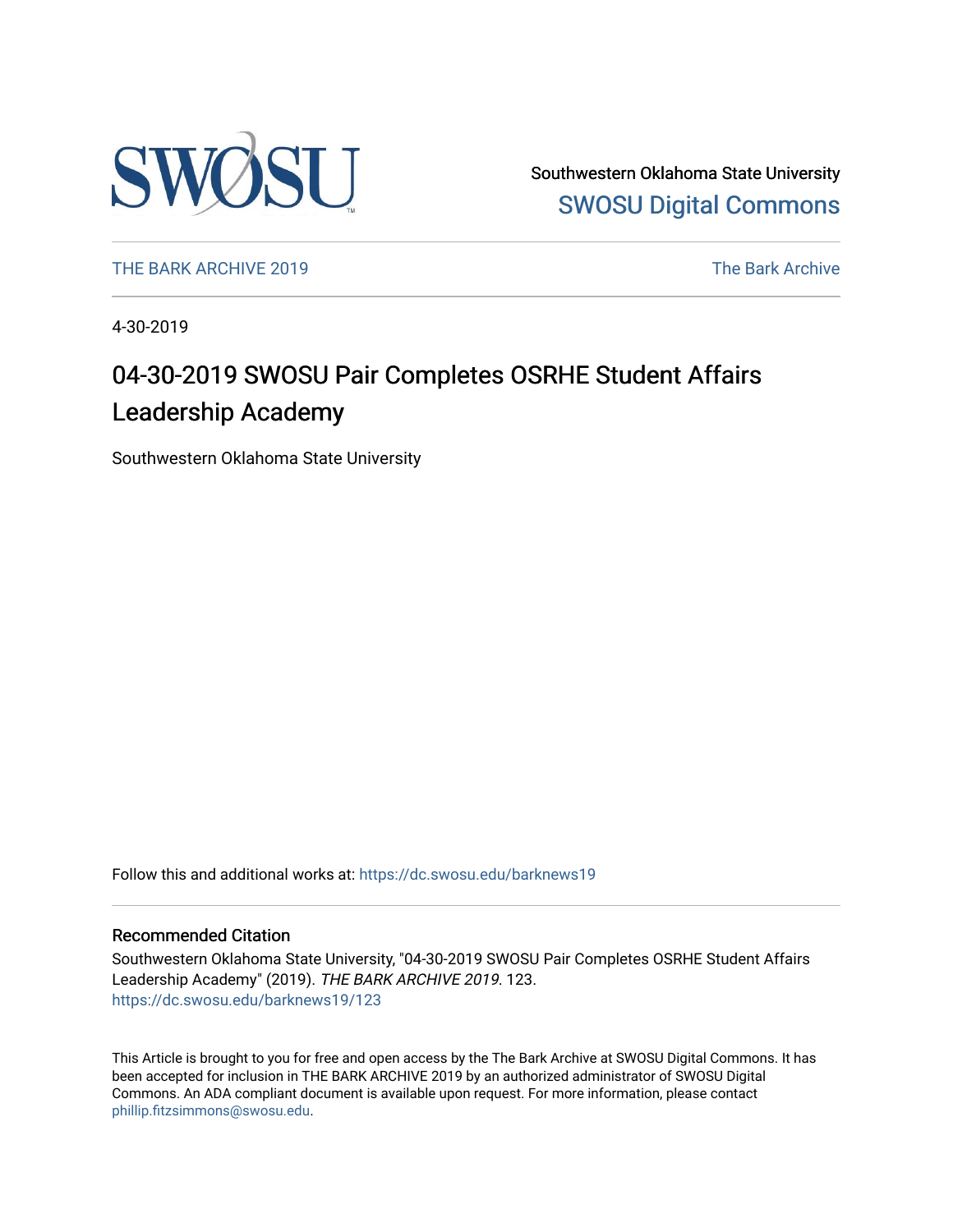

30 April, 2019

# **SWOSU Pair Completes OSRHE Student Affairs Leadership Academy**



Selman (second row third from left) was one of two SWOSU employees who were recently recognized for completing the Oklahoma State Regents for Higher Education's Council on Student Affairs 2018-19 Leadership Academy. Not pictured is SWOSU's Heather Hummel.

Two Southwestern Oklahoma State University employees—Heather Hummel and Jordan Selman—were recently recognized for completing the Oklahoma State Regents for Higher Education's Council on Student Affairs 2018-19 Leadership Academy.

The academy was comprised of 25 student affairs professionals from 14 of the state's public and private higher education institutions. Academy participants received enhanced professional development opportunities by attending seven formal skill-training workshops and seminars led by experienced student affairs leaders.

Hummel is career services coordinator and Selman is coordinator of student activities at SWOSU.

Chancellor Glen D. Johnson and 15 student affairs professionals—including SWOSU's Dr. Ruth Boyd—served as faculty for the academy.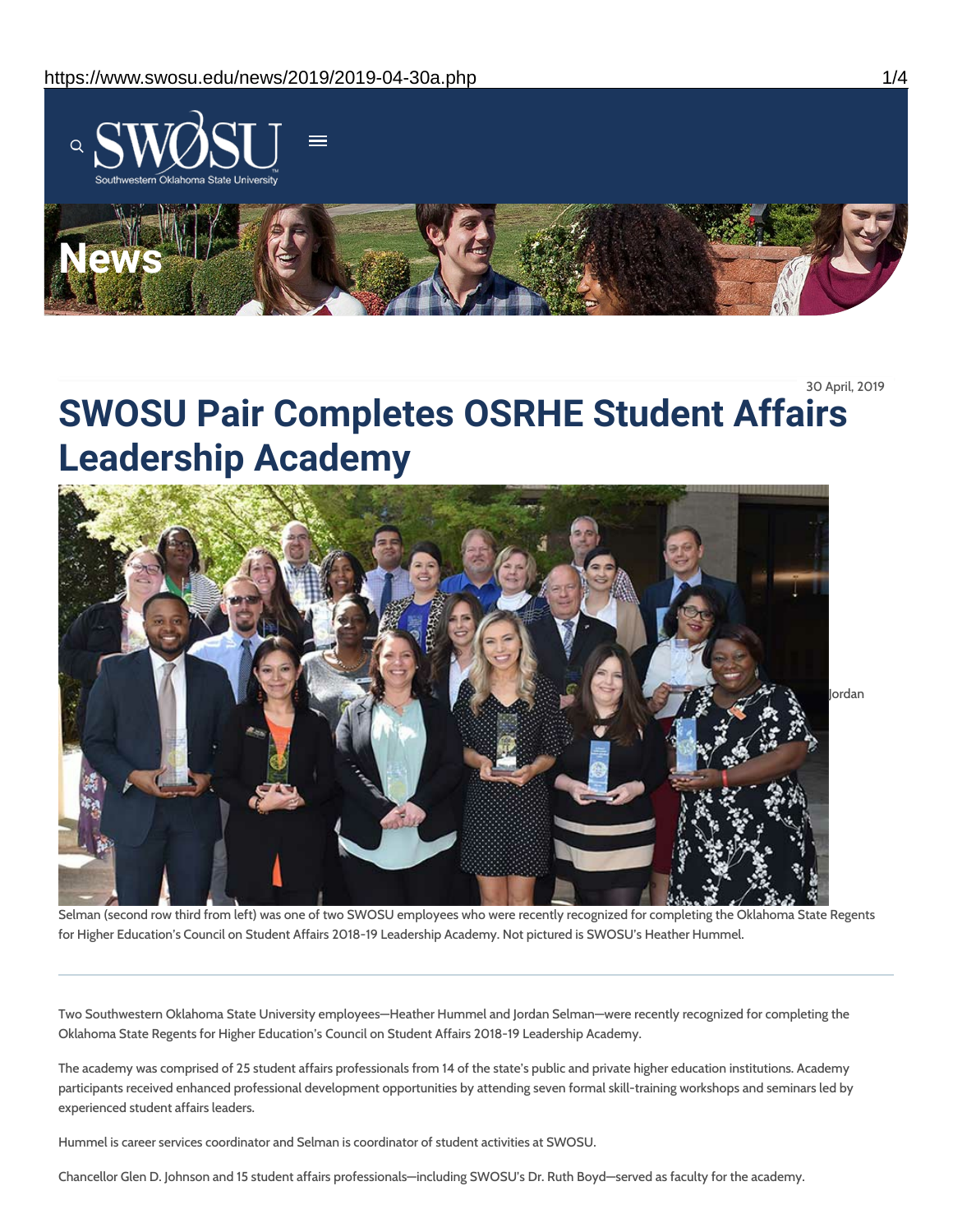| Academics                | D |
|--------------------------|---|
| Administration           | D |
| Alumni and Foundation    | D |
| Community                | D |
| Events                   | D |
| <b>Faculty and Staff</b> | D |
| Miscellaneous            | D |
| Sayre                    | D |
| <b>Students</b>          | D |
|                          |   |

| <b>Archive Links</b> |   |
|----------------------|---|
| 2018                 | D |
| 2019                 | D |
| 2020                 | D |
| Archive              | D |



### Weatherford Campus

100 Campus Drive Weatherford, OK 73096

### Sayre Campus

409 E Mississippi Ave Sayre, OK 73662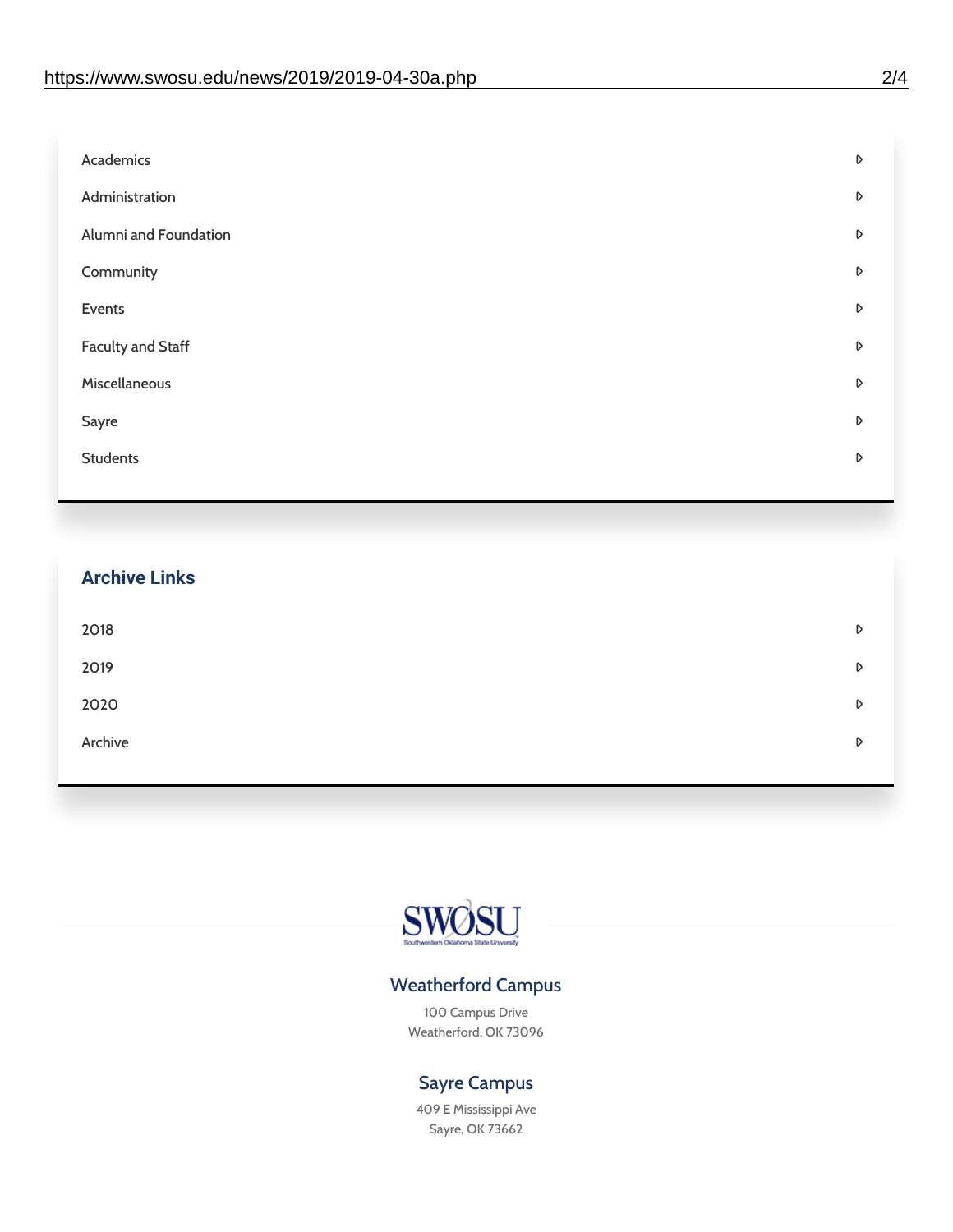Connect to Us

fyom

Contact [Information](https://www.swosu.edu/about/contact.php) [University/Facility](https://www.swosu.edu/about/operating-hours.php) Hours [Campus](https://map.concept3d.com/?id=768#!ct/10964,10214,10213,10212,10205,10204,10203,10202,10136,10129,10128,0,31226,10130,10201,10641,0) Map Give to [SWOSU](https://standingfirmly.com/donate) Shop [SWOSU](https://shopswosu.merchorders.com/)



**[Directory](https://www.swosu.edu/directory/index.php)** 

[Calendar](https://eventpublisher.dudesolutions.com/swosu/)

[Apply](https://www.swosu.edu/admissions/apply-to-swosu.php)

[GoSWOSU](https://qlsso.quicklaunchsso.com/home/1267)

[Jobs@SWOSU](https://swosu.csod.com/ux/ats/careersite/1/home?c=swosu)



Current [Students](https://bulldog.swosu.edu/index.php)

[Faculty](https://bulldog.swosu.edu/faculty-staff/index.php) and Staff

**Enrollment Management** [580.774.3782](tel:5807743782)

> **PR/Marketing** [580.774.3063](tel:5807743063)

**Campus Police** [580.774.3111](tel:5807743111)